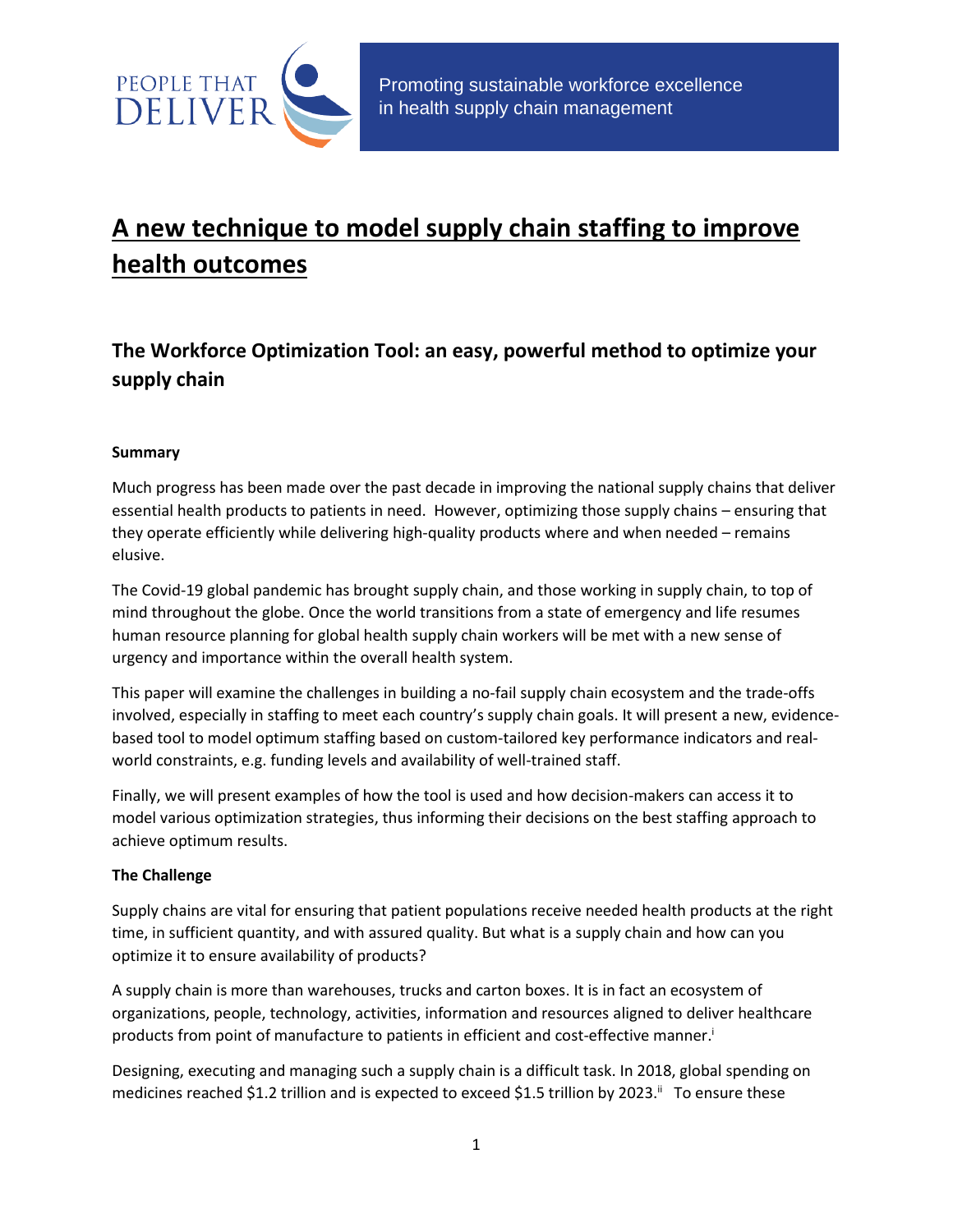

medicines reach their intended recipients, donors have provided significant funds to improve supply chain infrastructures and develop technologies to increase effectiveness and efficiency.

This donor support has gone to resources to better manage the global health workforce. The tools and resources created focused on how best to staff health care providers and rarely focused on the allocation for supply chain staff. The majority of the staffing tools were built on a volume and capacity framework and were focused on ensuring that there were enough staff to serve patients. For example, the Workload Indicators of Staffing Needs (WISN), is a human resource management tool that provides health managers a systematic way to make staffing decisions, which is based on a health worker's workload, with activity (time) standards applied for each workload component.

In addition to WISN, the other tools in the global health space were the WPRO Workforce Projection Tool, which was a computer-based workbook outlining the steps for producing a workforce plan. There was also the HR e-Tool which is a graphical application tool developed for planning the need of human resources at the national level but is limited as it only focused on maternal and new-born health.

# The Workforce Optimization Tool builds on past efforts in workforce planning and aims to link people and performance

Previous work in Human Resources for Health



Beyond existing HRH tools which mainly use activity-based assumptions for primary care settings, the Workforce Optimization Tool specifically allows for supply chain mapping and performance benchmarking to be incorporated.

### **Graphic 1**: **past work done by the global health community that the workforce optimization tool builds on**

These investments from donors and governments have allowed the development community to provide technical assistance and other solutions to increase the maturity of supply chains and the expertise of their workforces in developing countries.

#### **The Solution: People that Deliver Engage IQVIA to improve supply chain staffing**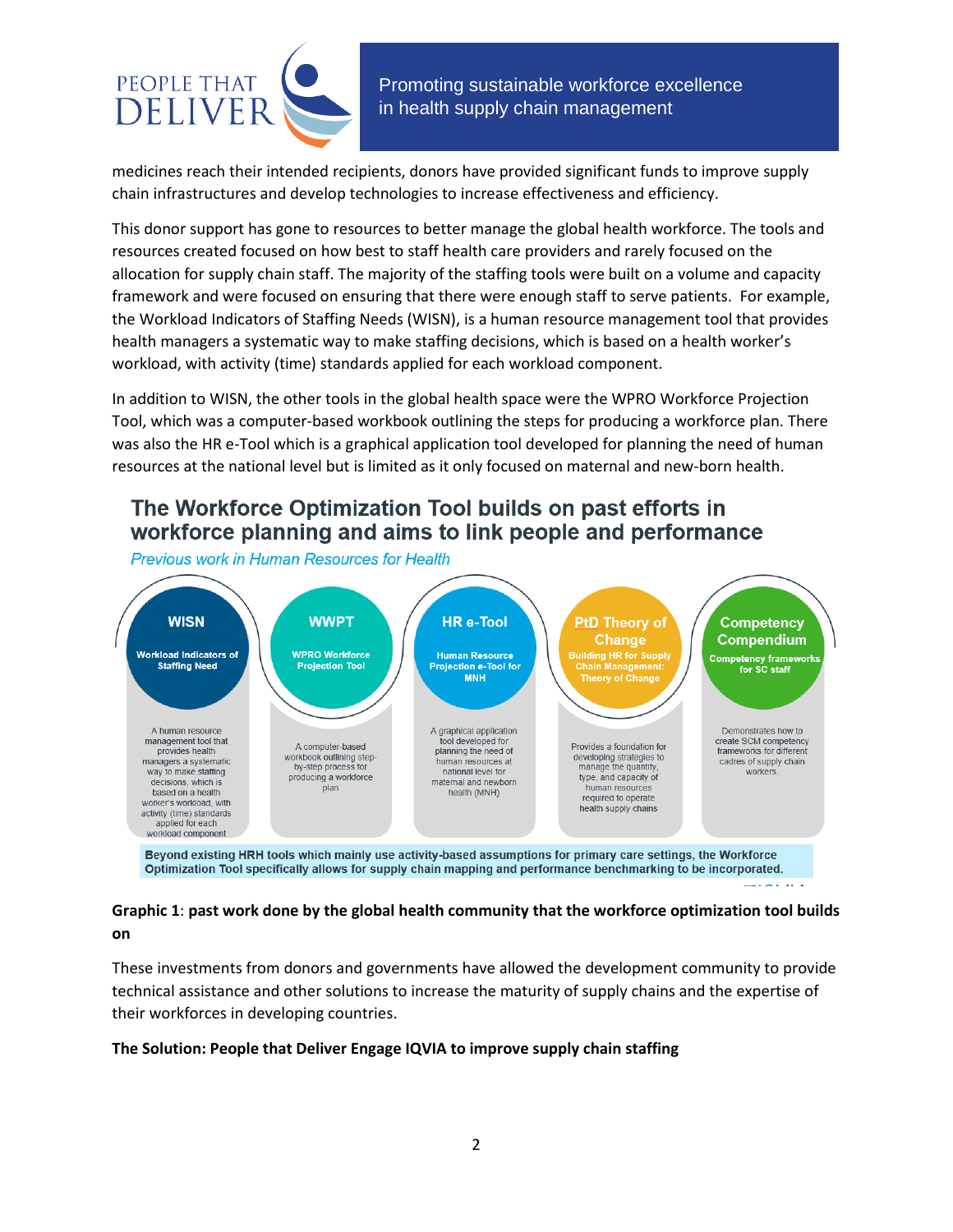

l

 Promoting sustainable workforce excellence in health supply chain management

Given the importance of supply chain activities in public health, People that Deliver (PtD) was created in 2011 as a global partnership of organizations focusing on enhancing the professionalization of supply chains through a systematic, evidence-based human resources methodology.

PtD is based on the global recognition that without trained professionals to manage the health supply chains, medicines and other health supplies will not reach patients in need. PtD is governed by a board representing governments, international donors, multilateral agencies, nongovernmental organizations, academic institutions, professional associations, and private companies.

Based on its work with individual countries PtD was concerned that supply chain staffing shortages<sup>1</sup>, and misallocated staff, could be contributing to gaps in treatment as well as stock outs at the service delivery point. PtD wanted to provide the community with a resource that went beyond existing HRH tools which mainly use activity-based assumptions for primary care settings. They hypothesized that if managers had a tool to take into account these two factors as well as volume and capacity, managers could create staffing plans that were optimized to improve health outcomes and supply chain performance.

PtD engaged IQVIA, a global biopharmaceutical services company, to help solve this problem. PtD selected IQVIA because of its decades-long expertise in modeling the staffing needs of thousands of biopharmaceutical companies, from global MNCs to emerging companies, around the world. These projects typically involve two elements: understanding where to put resources based on demand and determining key performance indicators to staff for optimize efficiency.

In addition to each organizations' vast prior experience, the project involved conducting interviews with key stakeholders in Pakistan and Nigeria. All this information was used to develop a new tool that applied previously validated methodology but took it further by allowing for health outcomes and supply chain performance metrics to be incorporated into staffing plan models.

### **The Workforce Optimization Tool, an easy, powerful way to model supply staffing under various scenarios**

PtD is created an intuitive, easy-to-use Excel-based public good that can be used to allocate supply chain workers based on differing objective functions. The tool is dynamic, easy to use, and can be used for tactical as well as strategic decision making.

The Workforce Optimization Tool is different from other tools the supply chain community has seen because it allows users to set *different objectives* to improve supply chain performance and/or health outcomes, as well as staff for demand. This provides managers with an easy-to-use tool to model various scenarios based on local needs and resources.

 $<sup>1</sup>$  In creating the tool and this paper, we searched for data to support the hypothesis that that staffing</sup> shortages could be contributing to health outcomes and poor supply chain performance. However, in our research, we found minimal supporting evidence of this hypothesis. We aim that through this tool we can generate supporting data to better support supply chain staffing.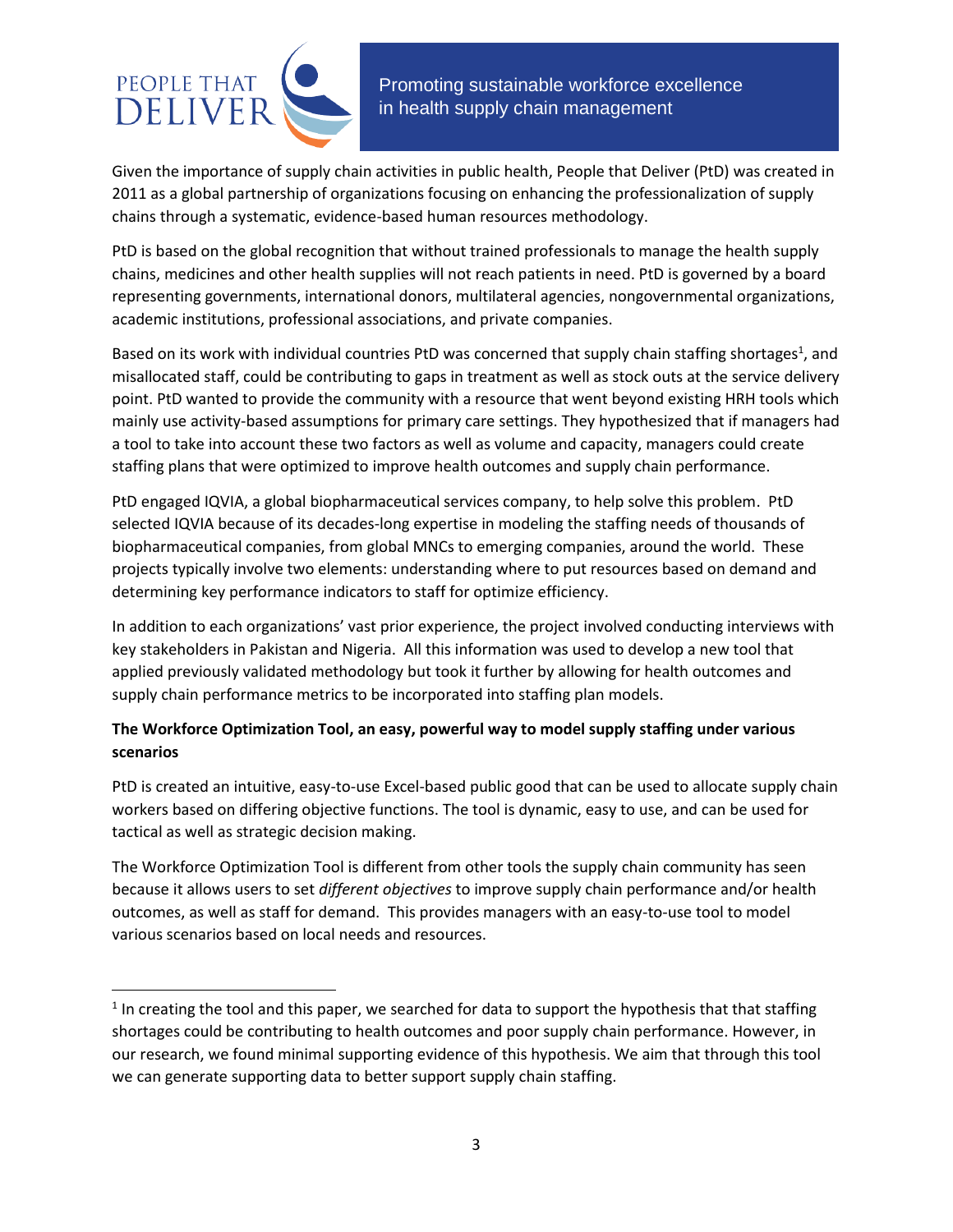

PtD focused on creating a resource that can optimize for three main objectives;

- 1. Match Demand
- 2. Minimize Stock Outs
- 3. Minimize Treatment Gaps

## Run an optimization by choosing options from the drop down list; select the scenario, set your optimization objective, and the view

User can select various scenarios and objective for optimization of workforce

| <b>Select Scenario</b>                                                                                                                                 | <b>Optimization Objective</b>                                                                                    | <b>Choose View</b>                                                            |
|--------------------------------------------------------------------------------------------------------------------------------------------------------|------------------------------------------------------------------------------------------------------------------|-------------------------------------------------------------------------------|
| Current State Forecasting / Constrained<br>Optimal Staffing / Unconstrained<br>Current State staffing / Constrained<br>Forecast Staffing / Constrained | Match staffing to demand<br>Match staffing to demand<br>Minimize treatment gap<br>Minimize stock outs            | <b>Zonal WH</b><br>National WH<br>Zonal WH<br><b>SDP</b>                      |
| <b>Optimal Staffing / Unconstrained</b>                                                                                                                | <b>Match Staffing Demand</b>                                                                                     | Select Level                                                                  |
| If there were unlimited resources, what<br>would be the most optimal staffing for<br>the supply chain?                                                 | Ensure uninterrupted product flow based<br>on demand                                                             | From the drop down list the user will see<br>the levels in their supply chain |
| <b>Current State Staffing</b><br>Given my current number of employees,<br>how should I be staffing my supply                                           | <b>Minimize Treatment Gap</b><br>Staff with priority given to facilities which<br>have the largest treatment gap | Choose a level in which to see the<br>outcome of the scenario                 |
| chain?                                                                                                                                                 | <b>Minimize Stock Outs</b>                                                                                       |                                                                               |
| <b>Forecast Staffing</b><br>If I have additional budget for staff, at<br>which level and node in the supply chain<br>should I allocate funds?          | Staff with priority given to facilities which<br>have the largest stock out rate                                 |                                                                               |
| Project Review for PID   Jan 21st 2020                                                                                                                 |                                                                                                                  |                                                                               |

#### **Graphic 2: further details on constrained vs unconstrained use cases**

The tool is built on the assumption that stock-outs (an event that causes inventory to be exhausted) and treatments gaps are caused by the lack of supply chain personnel to move product. The model was built with an aim to more completely understand the supply chain staff's impact on health outcomes and supply chain performance. It is important to note, that because supply chains are complex ecosystems there can be many other reasons besides inadequate staffing for these gaps. However, this is a strategic tool and provides an opportunity for supply chain managers to look at the effects of staffing on their performance indicators and make needed adjustments. The tool can be used to facilitate discussions and measure the impact of resource allocation on the overall supply chain.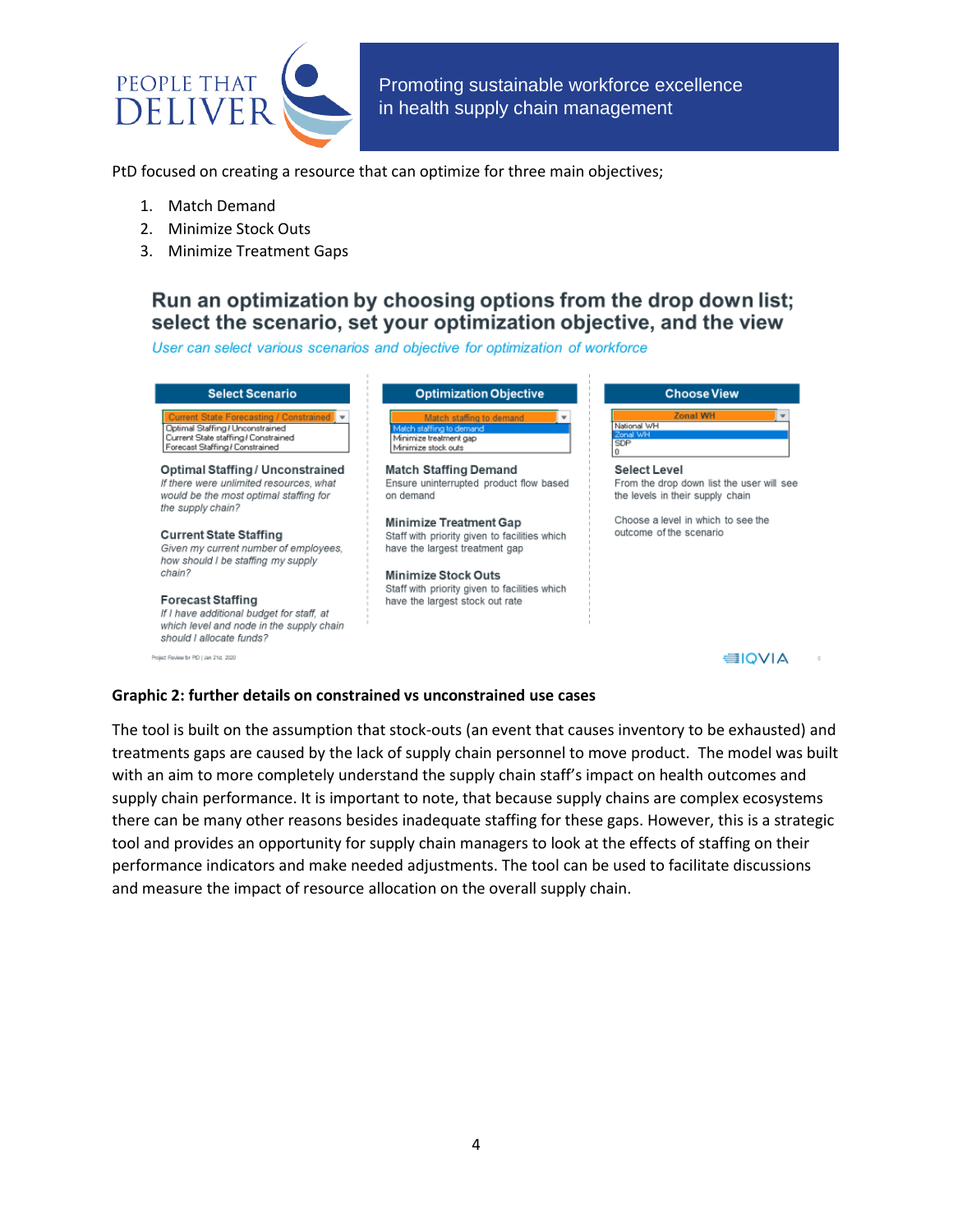



#### **Graphic 3: additional suggestions for use cases**

As mentioned in the above, the tool can be used as a strategic and tactical tool. With all models, the data that is inputted into the tool will dictate the data that is generated from the tool.

Please refer to the following examples for potential use cases of the tool.

Example 1:

A warehouse manager wants to decrease order lead-time and is curious to see if this can be done through better staffing. Please note, order lead-time is defined as the average time it takes for customers to receive their orders once they are placed.

The manager starts this analysis by entering all the critical input data into the tool. For the Supply Chain Performance Indicator, the manager inputs order lead-time rates. Data collected via spreadsheets on order lead-time covers a two-year period, and the manager has reviewed the data and is confident about the averages. After entering all the data, the manager selects which scenario to run via the Output Scenario Planning tab. The manager chooses a constrained scenario based on the current number of employees.

After selecting the level the manager can see where staff should be placed in order to minimize the order lead-time. The manager compares the recommended staffing with current staffing and uses the tool to decide about staffing. The manager staffs at recommended levels for six months and continues to measure order lead-time to understand any outliers.

#### Example 2:

A Ministry of Health analyst is preparing a grant for a large donor and would like to show the potential impact of increased staffing and training impacts on HIV health outcomes. The analyst starts by entering all the critical input data. For the Treatment Gap Indicator, the input is HIV prevalence and the current number of patients receiving treatment through the national supply chain. The model assists the analyst in calculating the treatment gap.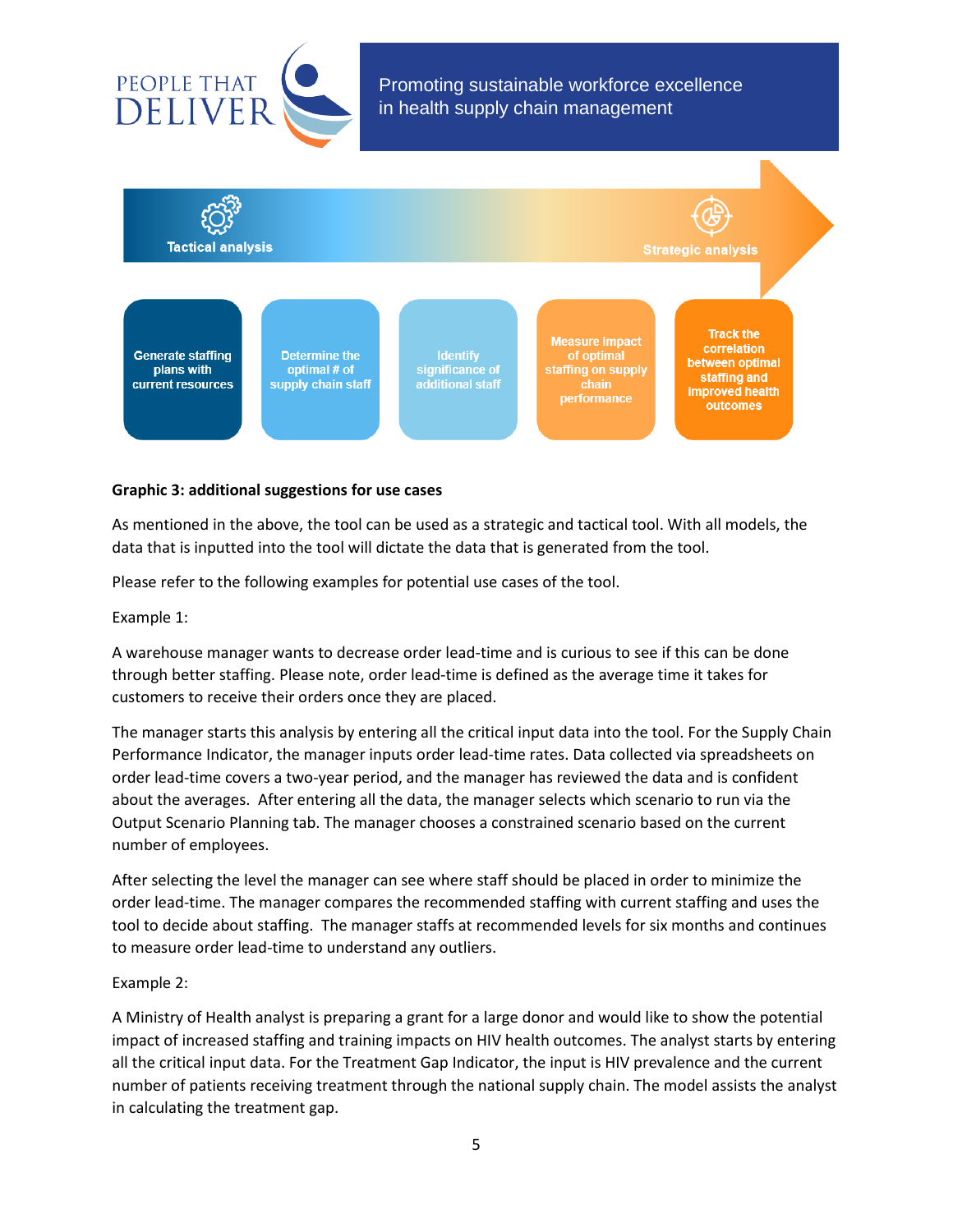

After entering all the data, the analyst selects which scenario to run on the Output Scenario Planning tab. The analyst chooses an unconstrained scenario with the optimization tab set to "minimize treatment gap" for the HIV clinics in her supply chain. After selecting the level, the analyst can see where staff should be placed in order to minimize the order treatment gaps. The Workforce Optimization Tool will *not* tell the analyst what the treatment gap will be; instead it provides recommended staffing in an unconstrained environment. The analyst can then run a "constrained" optimization based on expected funding from the donor to compare the unconstrained and constrained scenarios.

The analyst uses the unconstrained and constrained staffing to formulate a staffing and training budget number and includes the analysis in the request for funding.

As referenced in graphic 2, the Workforce Optimization Tool allows for constrained and unconstrained analysis. This is exceptionally helpful in scenario planning, as we saw in Example 2. The ability for the user to compare unconstrained with their constrained outcome can help determine how far from the ideal state staffing can be. In addition, the Workforce Optimization Model allows for the user to enter their current staffing model, and uses this information in the output scenario planning tab. Through this lens the user is able to see if there supply chain is optimally staffed. For technical questions on this calculation please see the FAQ document.

# Optimized staffing plans are shown by function for every node at each level across the supply chain



Optimized staffing is generated by selecting scenarios

departments or cadres. The tool has been pre populated with the SCOR Framework as a global standard.

Project Review for PID | Jan 21st, 2020

**allQVIA** 

#### **Graphic 4: view of optimally staffed vs under/over staffed**

#### **Data requirements for the Workforce Optimization Tool**

The Workforce Optimization Tool requires three phases of input in order for the user to generate an outcome. Just like the other tools, the amount of time and effort to collect good data will be reflected in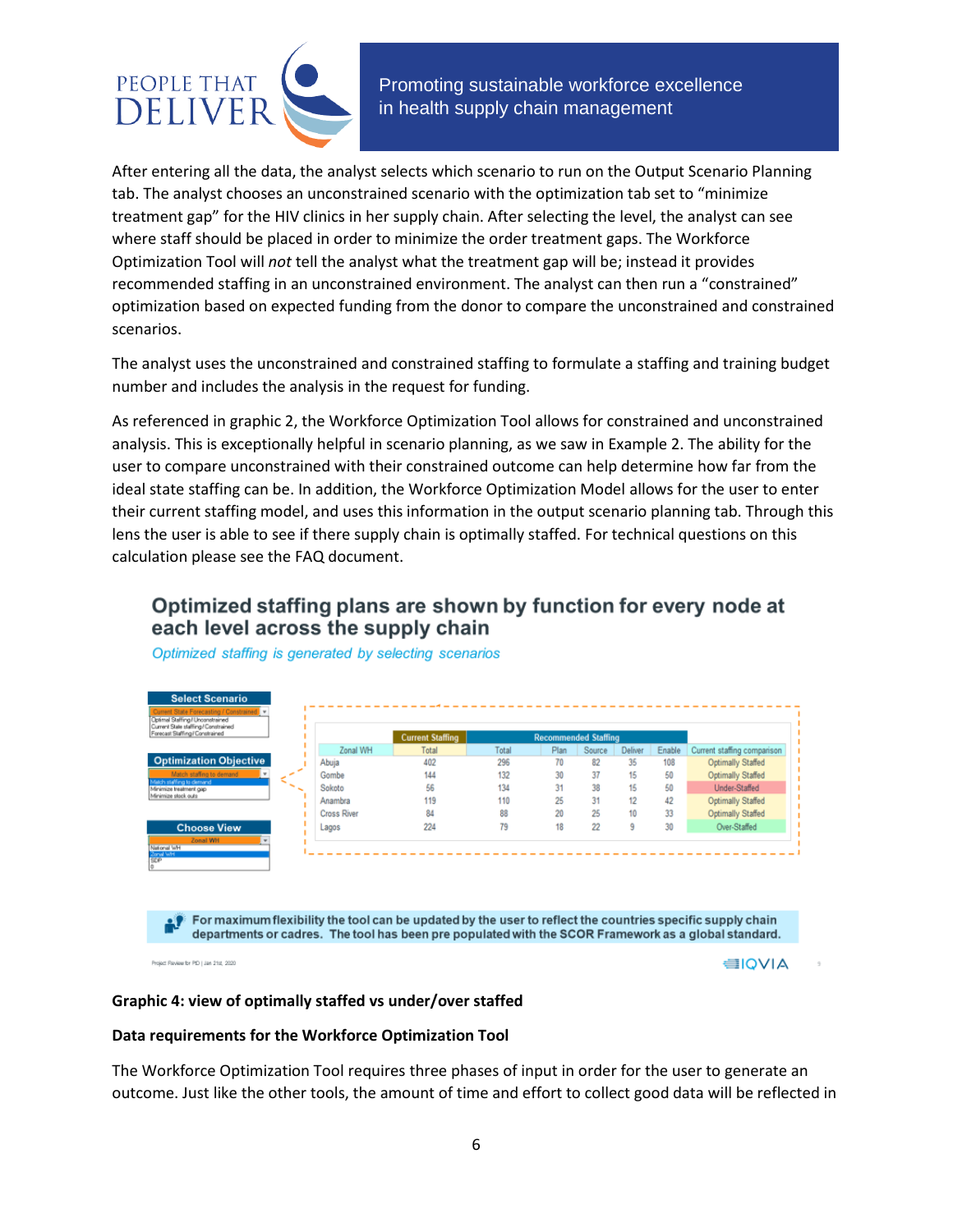

the output generated by the model. The tool considers supply dependencies, demand, workload activities, and capacities to recommend a staffing plan at each node of the chain.

We will now review the data requirements for the Workforce Optimization Tool inputs, for more detailed information please review the model and FAQ. If a supply chain manager is interested in using this tool to conduct similar analysis, they will need to input the following data. Managers should ask themselves these questions as they review this list:

- 1. Is this data available?
- 2. If not, what data is available that could be used as a proxy?
- 3. How granular is the data, i.e. its level of detail and preciseness?

In order to guide the user through the model instructions have been embedded in the excel tool. Additionally, a user guide is provided to help managers input data and run staffing scenarios.

# We used inputs from the HIV supply chain program in Nigeria to create a model that was rooted in the reality of data availability

Required data to use the model

|                  |                                                            | Data required                                                                                | Data point referenced                                               |
|------------------|------------------------------------------------------------|----------------------------------------------------------------------------------------------|---------------------------------------------------------------------|
| & Demand         | <b>Supply Chain Mapping</b>                                | Supply chain hierarchy<br>Demand data                                                        | NAVISION / Site ID<br>Country stakeholder interview<br>٠            |
|                  | <b>SDP Categorization</b>                                  | SDP classification<br>(e.g., hospital, clinic, post)<br>Current staffing plan                | • NAVISION / Site Name                                              |
| 3                | Performance Benchmark<br><b>SC KPI &amp; Treatment Gap</b> | Stock out rate<br>Total population by level<br>Number of patients<br>٠<br>Disease prevalence | • NAIIS Summary Sheets<br>NAVISON Stockout Rate<br>٠                |
| $\boldsymbol{A}$ | <b>Activities &amp; Time</b>                               | Activity per level<br>Time to complete activity per level                                    | Country stakeholder interview<br>٠<br>• "interview the interviewer" |

≡IQVIA

#### **Graphic 5: overview of the data required**

#### **The data inputs**

#### **Supply Chain Mapping and Demand**

In Phase 1, the user will be asked to input the supply chain hierarchy. This is the network in which goods flow through the supply chain to the patients. When mapping the supply chain, the user should consider the product portfolio for the supply chain to ensure they are mapping specific product flow for which wish to use in their health outcomes. Additionally, the demand should also reflect the product portfolio. In other words, if your aim in using the model is to understand your staffing in order to minimize an HIV Treatment gap then you should map the HIV supply chain and use the HIV consumption data.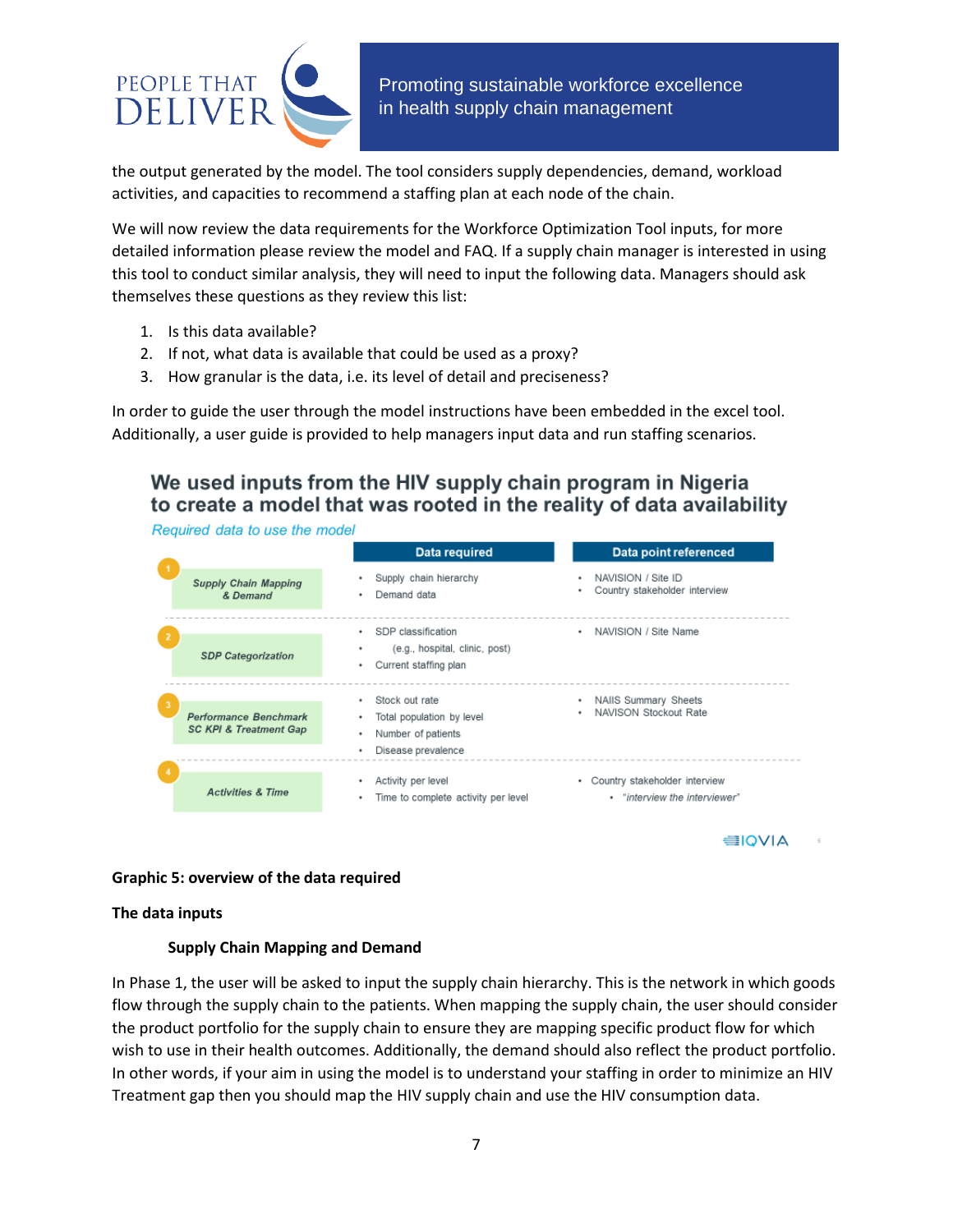

#### **SDP Categorization**

The creators of the model understood that not all service delivery points are staffed the same. They build the tool with the option to further categorize and segment SDPs based on the needs of the supply chain. For example, if the user want to understand how many inventory specialist should be staffed in the TB supply chain across rural and urban hospitals they could further segment their hospitals for a more detailed result.

### **Supply Chain Performance**

The model has been preset to collect data on stock out rates. However, any key performance indicator can be reflected in the model. The user should collect the stock out rate for the nodes at the level closest to the patient. However, we know that this is difficult at times and the model is flexible to adjust to your supply chain requirements.

This feature was a late addition to the model, PtD decided that giving the opportunity to the user to optimize for supply chain performance and compare that with optimizing for treatment gap would be an interesting analysis for users to conduct. The user guide will walk the user through the specifics on how to do run both analyses.

### **Treatment Gap**

The model was created with the aim to calculate treatment gap. Because this is not a commonly captured metric in the supply chain the model was built with extra support to walk the user through the calculations. The user will need to do pre-work outside the model to collect prevalence and population data. It is important to call out, that the prevalence used in this section of the spreadsheet should match the demand used previously.

### **Activities and Time**

The last input into the model can be the most cumbersome depending on the user's aim. Just like the models in the past, these inputs help with activity-based staffing calculations. The user will first need to speak with experts through the supply chain to understand what activities are taking place at each node and what is the number of hours spent per activity. This is a rather complex project and should be done prior to starting the model. There are many global health partners within the community who can assist supply chain managers in the best methodologies to gather this information.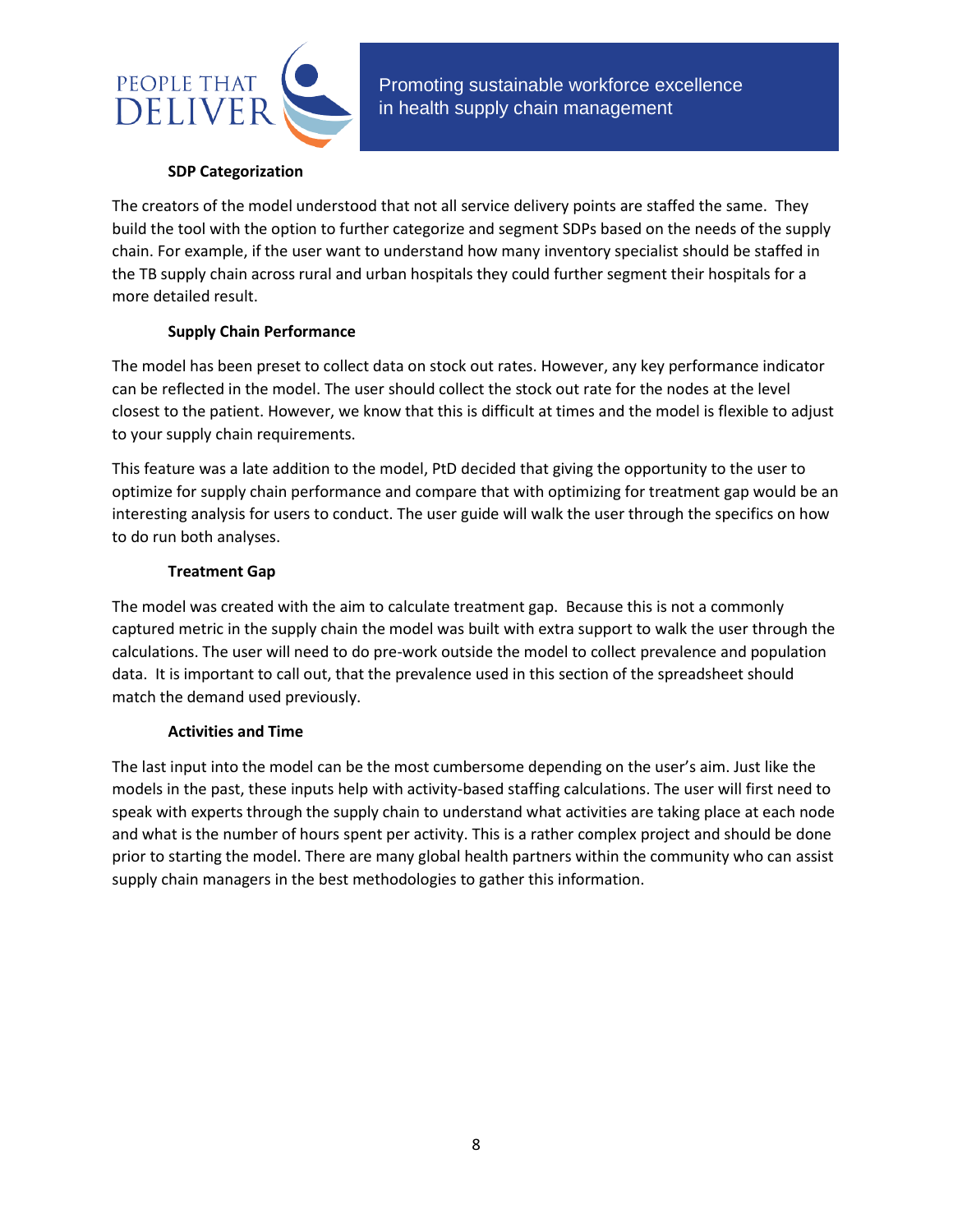

# All inputs put together give us optimized staffing output

Key intermediate outputs are highlighted for each phase



**Graphic 6: visualization of the data inputs**

#### **The calculations**

Once the data inputs have been entered into the supply chain the user is then ready to move to the output tab and to set their calculations. We have presented how to use the scenario setting and objectives for optimization earlier in the paper.

In order to reach the optimized (unconstrained) staffing the model does a baseline calculation that is then takes into account the distribution set by the user to generate the outcome.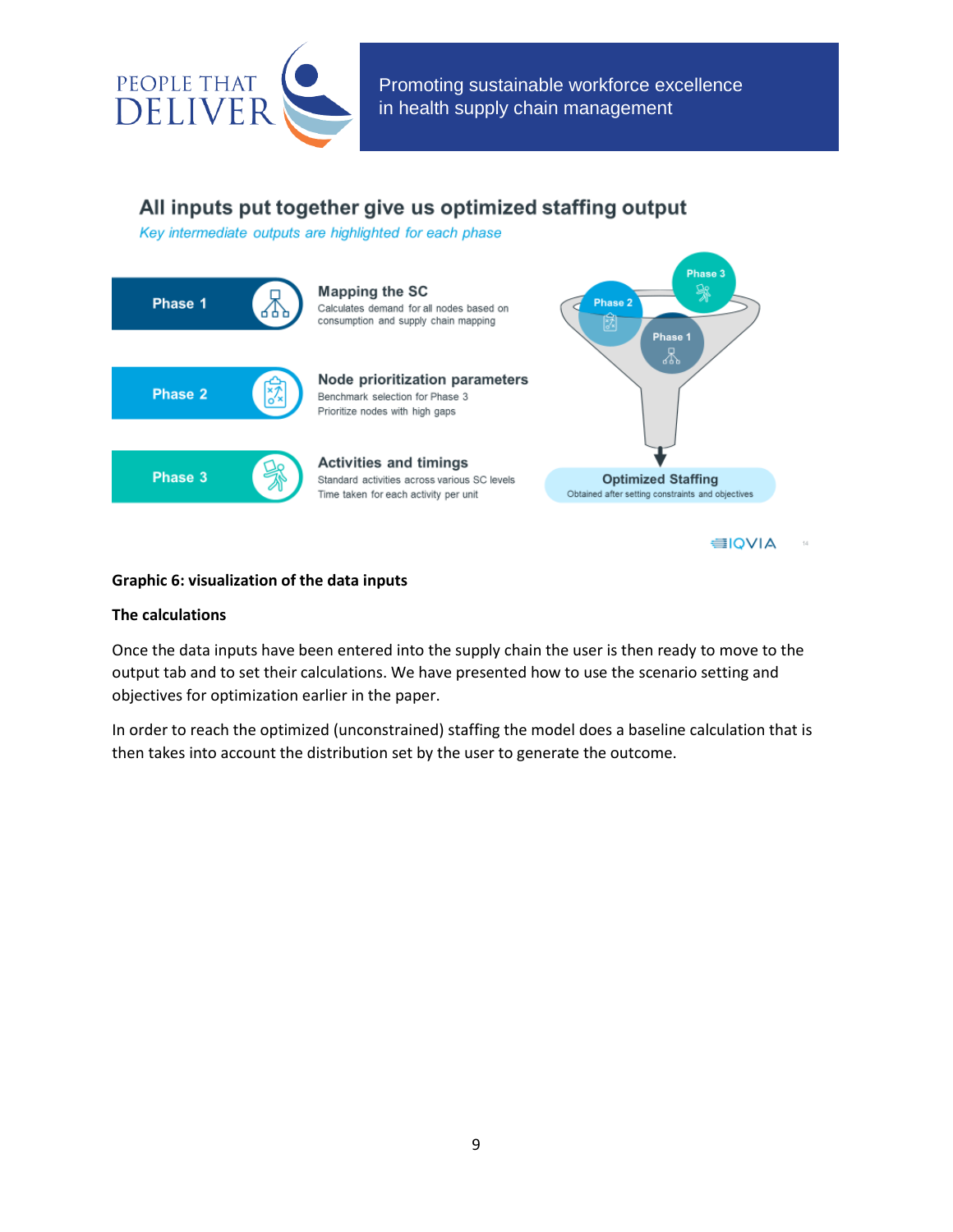

# Here's the flow for reaching base optimized staffing

Initial distribution based on Phase 3 activities across each SCOR category



**EIOVIA** 

# Optimized staffing is re-distributed based on objective to get to final recommended staffing

The user is only able to see Final Recommended Staffing



**EIQVIA**  $\partial T$ 

#### **Graphic 7: calculation**

#### **Feature call out**

A secondary objective of this tool was to create an opportunity for supply chain managers to further develop their knowledge of the supply chain. In the scenario planning tab of the tool, there is an opportunity for supply chain managers to run various scenarios and compare the results with their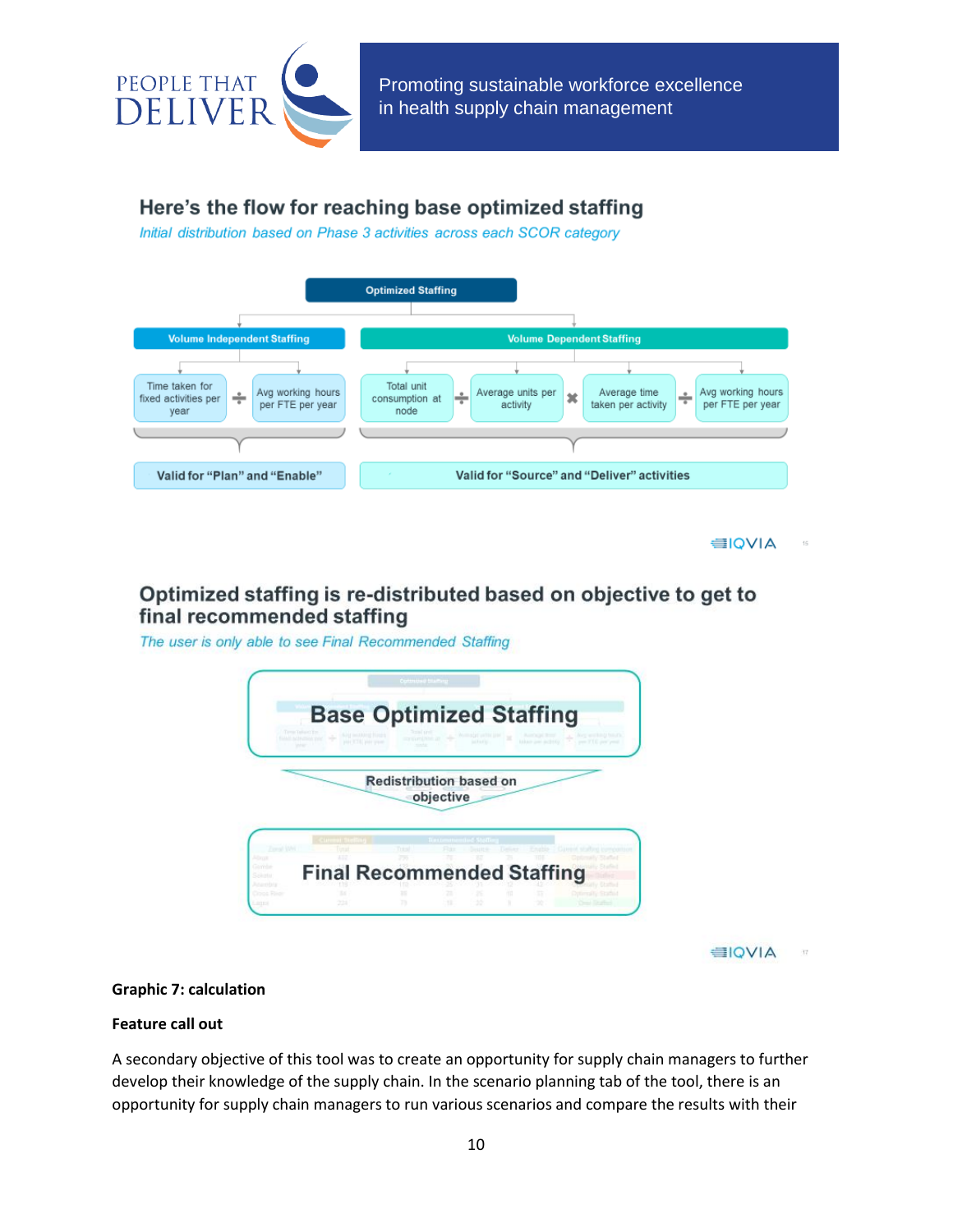

current staffing, as well as against previous ran scenarios. We encourage supply chain managers to use the tool stress test solutions to difficult problems, and most importantly share their learnings, analysis, and solutions with the wider global health community.



#### **Graphic 8: visual of objective optimization setting**

#### **Conclusion: The benefits of using the Workforce Optimization Tool and how to get started**

The benefits of using the tool are multifold. It allows users to model different scenarios quickly, cheaply and with confidence. The tool was built using decades of experience in optimizing staffing for the biopharmaceutical industries but taking it to a new level of by using real-world data and complex algorithms to yield valuable insights.

The tool allows innovation to be modeled with no risk to existing supply chain ecosystems. Once an approach has been selected, supply chain managers can quickly and efficiently implement staffing changes with confidence. The combination of flexibility and ease of use, at low risk, promises significant benefits to improving the efficiency of supply chains in improving health outcomes.

To learn more about obtaining and using the Workforce Optimization Tool in your organization, please contact the People that Deliver initiative at, [info@peoplethatdeliver.org.](mailto:info@peoplethatdeliver.org)